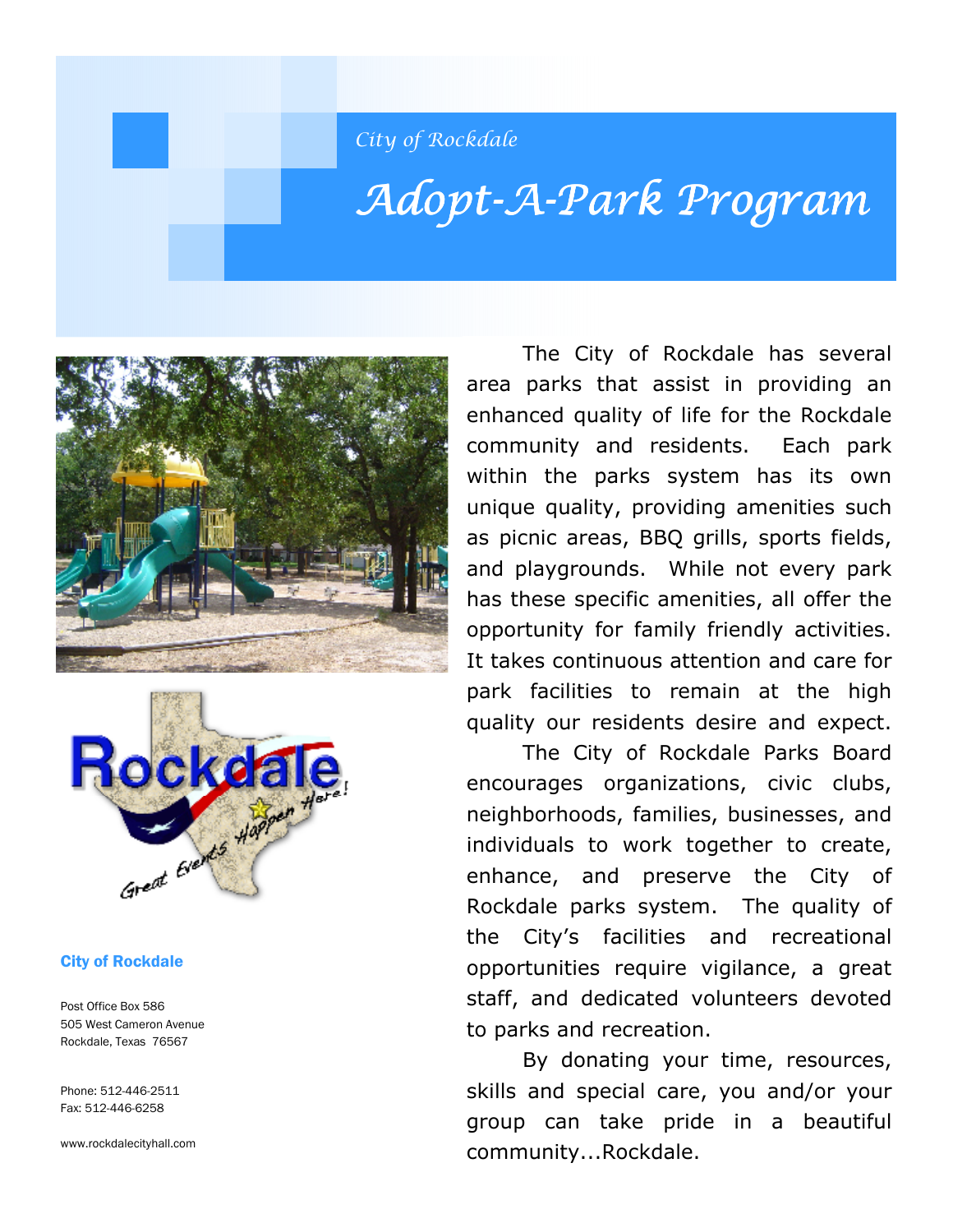# **Lend a hand in YOUR Community!**

#### How it works:

- $\diamond$  The first step is to enlist your group! Find members of your organization, business, friends, family, or club who are committed to Rockdale parks
- $\diamond$  Locate a park that your group would like to adopt
- $\diamond$  Choose a contact person who will be a liaison between the City and the group
- $\diamond$  Turn in the group application along with volunteer applications from each individual
- $\Diamond$  After completion of the first work day, the City of Rockdale will acknowledge the group with a sign that states the name of the group and a certificate of appreciation will be awarded at the end of the commitment term

## Opportunities in the City parks:

- $\diamond$  If the volunteer group wishes to perform duties other than the minimum requirements and has the funds and equipment to do so, a request must be made to the City at least 30 days prior to scheduling the work. Other duties may include, but are not limited to:
	- $\diamond$  Landscaping in the park such as planting flowers and trees
	- $\diamond$  Possibly erecting additional equipment in the park
	- $\Diamond$  Other capital improvement projects
- $\diamond$  Groups may choose to adopt a park longer than a single year

### The Parks Board commits to:

- $\Diamond$  Issue an agreement to the adoptive group to perform the work approved upon receipt of the group application and individual volunteer forms
- $\diamond$  Conduct a meeting with the volunteer group to discuss safety procedures before the first scheduled cleanup date
- ⟡ Maintain a working, supportive relationship with the group to provide information and support
- $\diamond$  Evaluate and consider proposals made by the volunteer group for work beyond the minimal requirement
- $\diamond$  Place a sign in the designated park, after the first work day has been completed, that gives recognition to the group for their service

### Adopt-A-Park group commits to:

- $\Diamond$  A minimum of one year of service, with at least one work day scheduled during the year
- $\Diamond$  Submit work date(s) before performing any tasks in your park
- $\diamond$  Submit a volunteer application from each member of the group to City Hall
- $\diamond$  Complete the minimum requirement of trash and debris pick up
- $\diamond$  Provide own equipment to perform tasks
- $\Diamond$  After completion of each work date, turn in a report of hours, work description and any financial contributions made by the following Monday
- $\diamond$  Inform the City of Rockdale of any maintenance related issues that need to be addressed at a park or park area

## **www.rockdalecityhall.com**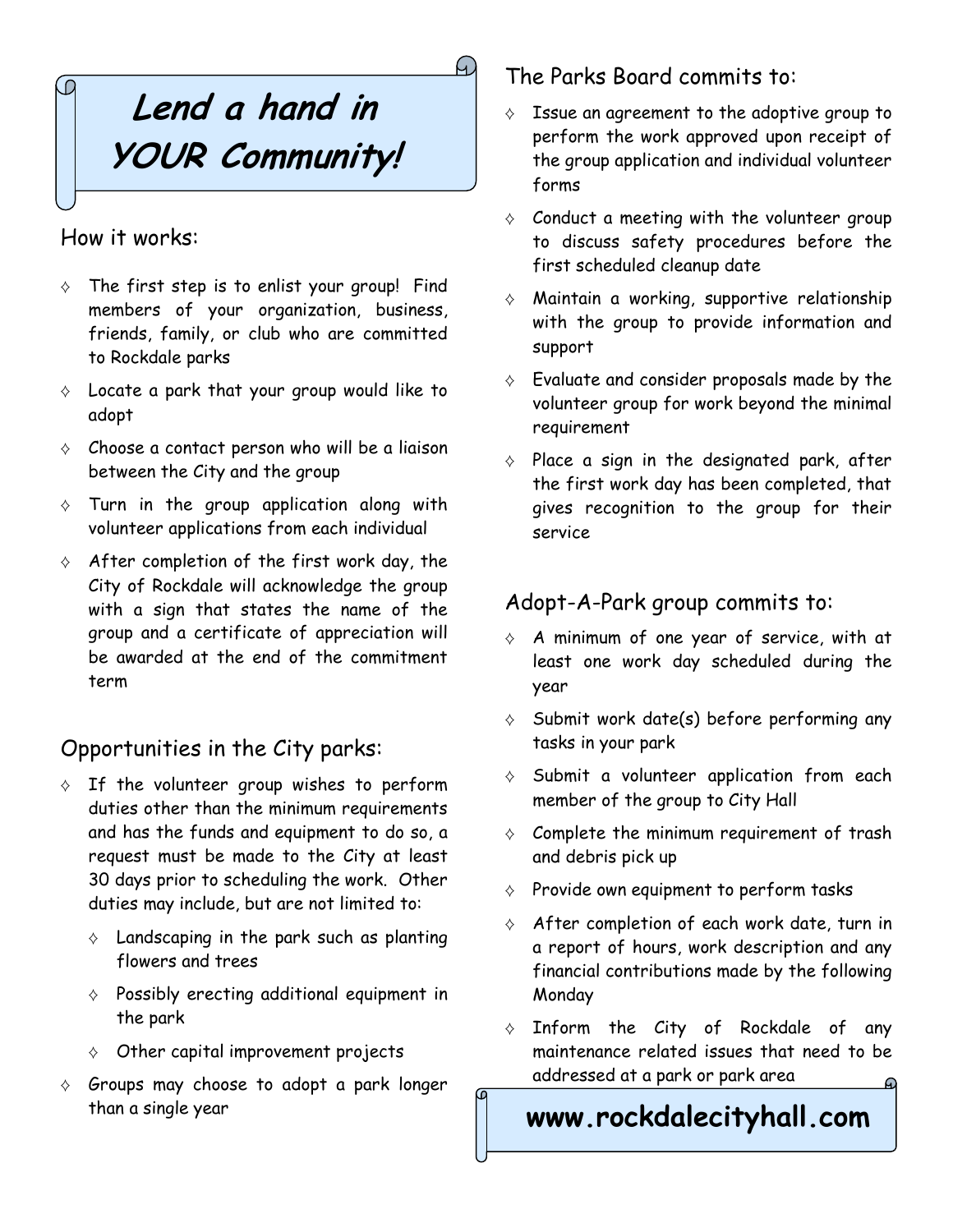| <b>Rockeale</b>                   | City of Rockdale<br>Adopt-A-Park Program |  |
|-----------------------------------|------------------------------------------|--|
| Adopt-A-Park Participant (Group): |                                          |  |
| Group Contact's Name:             |                                          |  |
| Daytime Phone:                    | Cell Phone:                              |  |

E-mail address: Alternate Contact Name: Alternate Phone: Alternate E-mail:

What park are you interested in adopting? (Please note that scheduling of a special event in the park may require a separate permit.)

Please write the tentative volunteer dates for your group:

 $\ddot{\phantom{a}}$ 

 $\ddot{\phantom{a}}$ 

| the contract of the contract of the | $\frac{1}{2}$ and $\frac{1}{2}$ and $\frac{1}{2}$ and $\frac{1}{2}$ and $\frac{1}{2}$ and $\frac{1}{2}$ and $\frac{1}{2}$ and $\frac{1}{2}$ and $\frac{1}{2}$ and $\frac{1}{2}$ and $\frac{1}{2}$ and $\frac{1}{2}$ and $\frac{1}{2}$ and $\frac{1}{2}$ and $\frac{1}{2}$ and $\frac{1}{2}$ a |
|-------------------------------------|-----------------------------------------------------------------------------------------------------------------------------------------------------------------------------------------------------------------------------------------------------------------------------------------------|
|                                     |                                                                                                                                                                                                                                                                                               |
|                                     |                                                                                                                                                                                                                                                                                               |

Please submit applications to the City of Rockdale at Post Office Box 586 \* Rockdale, Texas 76567 \* Fax 512-446-6258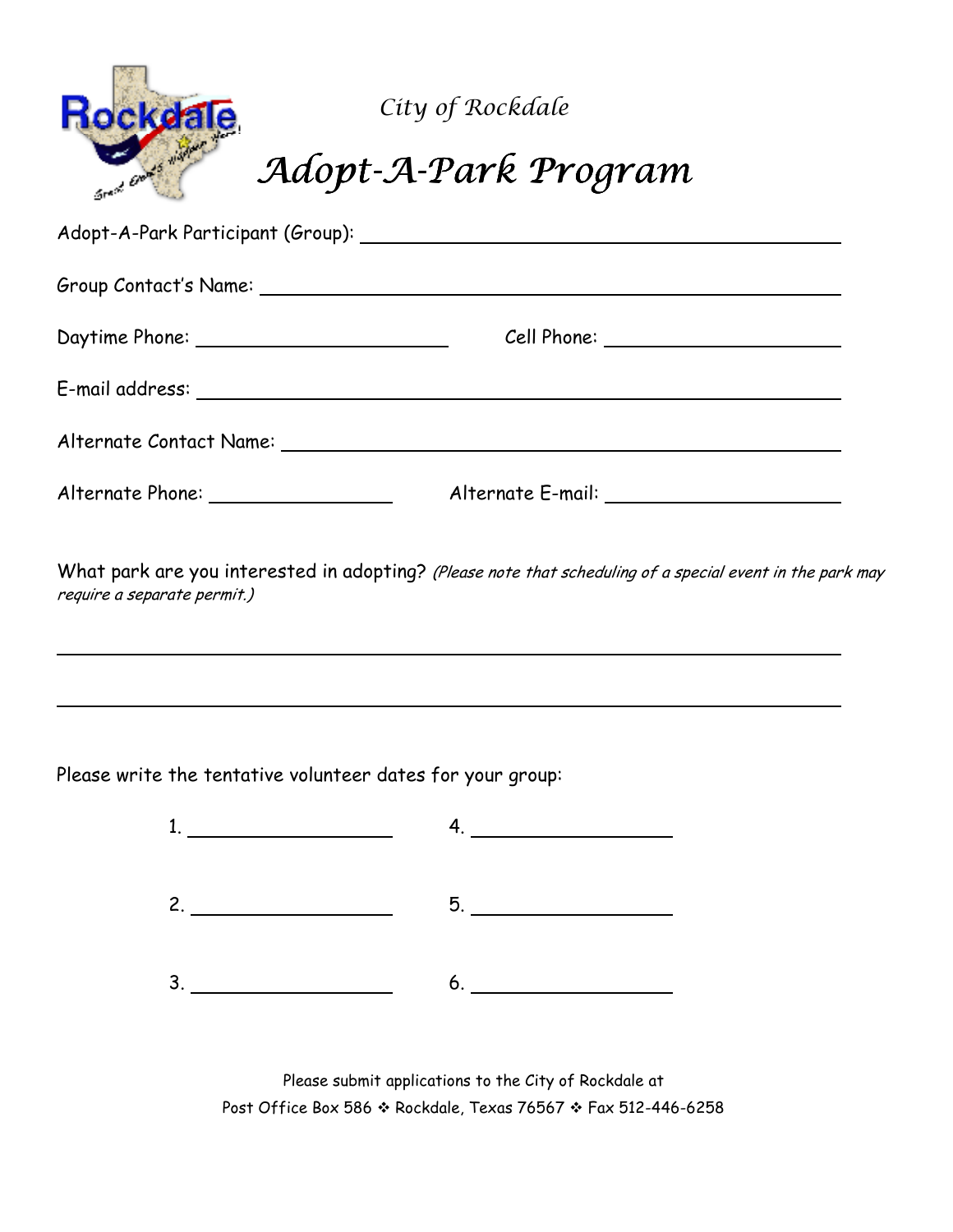## Available Parks for Adoption

| Rockdale Softball Field  South Beverly Drive |  |
|----------------------------------------------|--|
|                                              |  |
| Veteran's Memorial Park  Murray Avenue       |  |
|                                              |  |

Groups may choose to adopt a section of a larger park, such as a sports field or playground

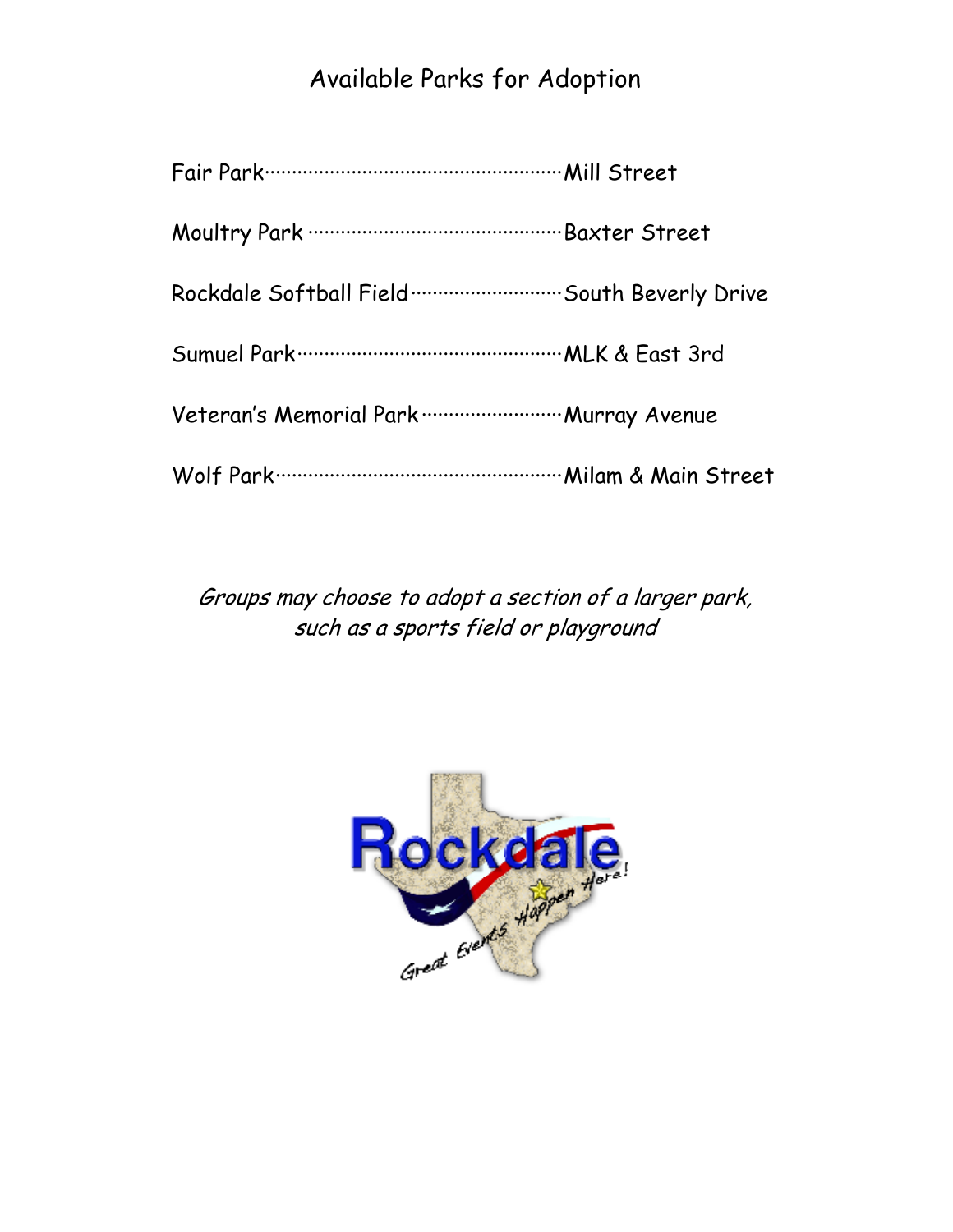## **End of Work Day Form**



Any financial contribution made (i.e. anything purchased for the beautification of the park—flowers, plants, etc.)

Notice of any maintenance issues:

 $\ddot{\phantom{a}}$ 

 $\ddot{\phantom{a}}$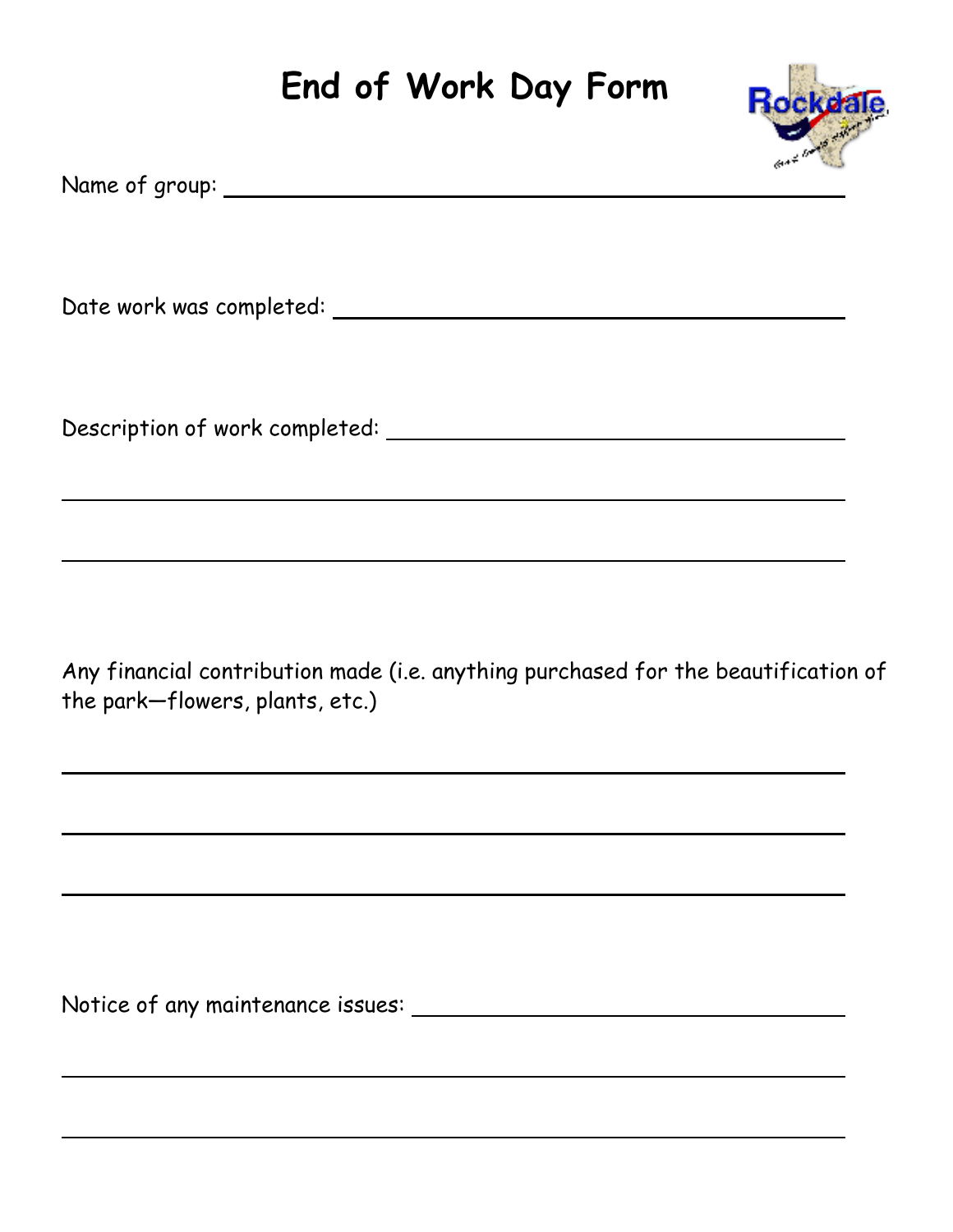

## City of Rockdale Adopt-A-Park Volunteer Form

| $\sim$ $\sim$ $\sim$               |                       |                     | Today's Date: _______________ |               |  |
|------------------------------------|-----------------------|---------------------|-------------------------------|---------------|--|
| Name: <u>(First)</u>               |                       |                     |                               |               |  |
|                                    |                       | (Middle Initial)    | (Last)                        |               |  |
| Date of Birth: ___________________ |                       |                     | Male $\Box$<br>Gender:        | Female $\Box$ |  |
|                                    |                       |                     |                               |               |  |
|                                    |                       |                     |                               |               |  |
|                                    |                       |                     |                               |               |  |
| In Case of Emergency, Contact:     |                       |                     |                               |               |  |
|                                    |                       |                     |                               |               |  |
|                                    |                       |                     |                               |               |  |
| Area(s) of interest:               |                       |                     |                               |               |  |
| Sports                             | $\Box$ Special Events |                     | Youth Program/Events          |               |  |
| $\Box$ 55 Up                       | Library               | $\vert \ \ \vert$   |                               |               |  |
| Days/Times available:              |                       |                     |                               |               |  |
| Weekdays:                          | $\Box$ Morning        | ] Afternoon         | ∃Evening                      |               |  |
| Weekends:                          | $\Box$ Morning        | $\exists$ Afternoon | Evening                       |               |  |

#### As a volunteer, I agree:

- ◊ To accept the guidance and decisions of the staff
- ◊ To observe all staff rules and the City of Rockdale policies and procedures
- ◊ To recognize the function of paid staff, maintain smooth working relationships, and stay within the bounds of volunteer responsibilities
- ◊ To complete assignments to the best of my ability
- ◊ To wear appropriate clothing, as guided by staff. This may include name badges, specific attire, costumes, etc
- ◊ To report on time, as scheduled and check-in with staff upon arrival to work
- ◊ To sign in and out, insuring that my volunteer time has been verified and accounted for
- ◊ To inform staff if unable to keep agreed schedule
- ◊ To act courteously to patrons and employees, positively representing the City of Rockdale
- ◊ To maintain the dignity and integrity of the City of Rockdale with the public and patron confidentiality
- ◊ To a background check by the City of Rockdale